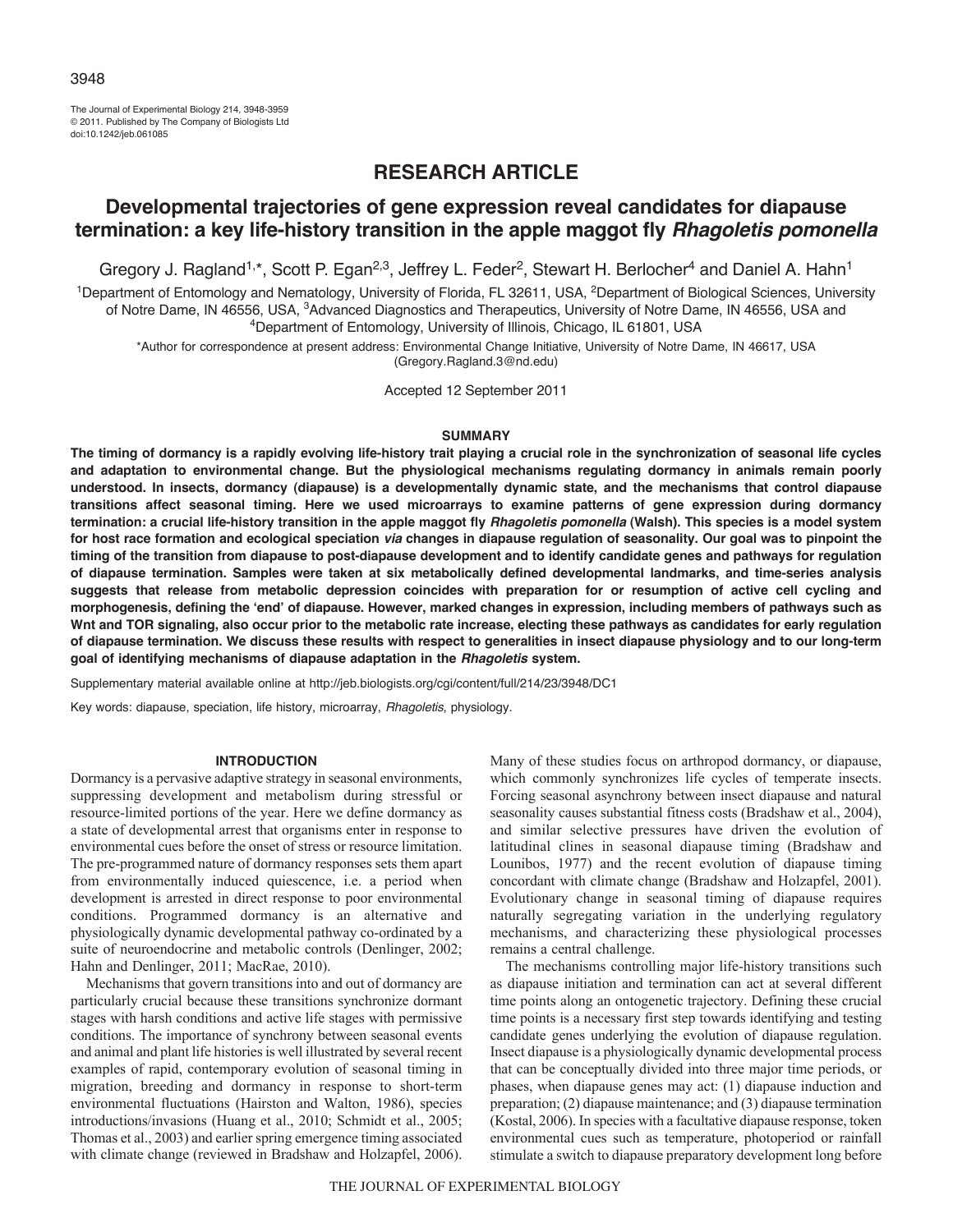an organism actually enters the metabolically and developmentally suppressed diapause state. For example, cues programming diapause are often received in one stage of the life cycle while diapause itself occurs in a later stage (Tauber et al., 1986). In contrast, many univoltine insect species enter a developmentally programmed obligate diapause period each generation and do not require token stimuli for diapause induction and preparation. Once the animal has committed to diapause, the diapause maintenance stage is characterized by developmental arrest coupled with metabolic depression and increased stress resistance. Although animals are in developmental arrest, the diapause maintenance phase itself is physiologically dynamic and changes over time in response to environmental stimuli and internal cues (Denlinger, 2002; Hayward et al., 2005). Like initiation, termination of diapause can be preprogrammed or stimulated directly by an environmental cue, typically either temperature (e.g. increasing temperature after a required chilling period) or photoperiod. Termination may span days to weeks and culminates in either the resumption of active development (in permissive conditions) or the achieved potential to resume development when permissive conditions return (Hayward et al., 2005; Kostal, 2006). Diapause timing is determined by both the timing of diapause induction and the transition from diapause maintenance to diapause termination.

Our understanding of the molecular mechanisms of insect diapause has expanded rapidly over the last decade with the majority of work focusing on comparisons of diapausing and nondiapausing individuals, reflecting mechanisms important to maintaining diapause (reviewed by Denlinger, 2002; MacRae, 2010). Despite the importance to diapause timing, few studies have addressed the molecular basis of diapause induction or the diapause preparatory period (but see Kostal et al., 2009; Urbanski et al., 2010). The molecular mechanisms of diapause termination have received somewhat more scrutiny, often using chemical or environmental manipulations to immediately terminate diapause and initiate postdiapause development. Although specific mechanisms may vary among species, the neuroendocrine system is a crucial regulator of diapause termination across insects. Manipulations with hormones, hormone analogues or other pharmacological agents triggering endocrine activity provide insights into early events during diapause termination. For example, pupal diapause in the flesh fly, *Sarcophaga crassipalpis*, may be terminated by treatment with the steroid hormone ecdysone or pharmacologically with an array of organic solvents (e.g. hexane) that trigger ecdysteroid production and initiate adult morphogenesis (Denlinger, 2002). Numerous studies have used ecdysteroids or hexane to rapidly terminate diapause in flesh flies and have identified rapid, post-treatment changes in the expression of stress response proteins, metabolite pools, metabolic enzymes, proteins involved in cell cycling and several regulatory pathways including ERK/MAPK and insulin signaling (Fujiwara and Denlinger, 2007; Michaud and Denlinger, 2007; Ragland et al., 2010; Rinehart and Denlinger, 2000; Tammariello and Denlinger, 1998). This is an excellent approach for characterizing downstream gene action, but it cannot reveal processes that occur upstream of the ecdysteroid pulse that signals diapause termination. Further, pharmacological effects of treatments with exogenous hormones or other agents may obscure the pattern of molecular events normally occurring at diapause termination in non-manipulated individuals (Ragland et al., 2009). Therefore, identifying candidate genes that may shape the responses of diapause timing to natural selection will require an understanding of the molecular events that regulate diapause termination in nonmanipulated individuals (e.g. Emerson et al., 2010).

Here we describe patterns of transcript abundance along an ontogenetic trajectory from diapause through to diapause termination and subsequent development in the apple maggot fly *Rhagoletis pomonella* (Walsh): a model species for the evolution of diapause timing, synchronization with host plants and ecological speciation. We take advantage of metabolic signatures of diapause measured using respirometry to sample the transcriptome along a natural trajectory of pupal diapause termination and post-diapause adult development. Our immediate experimental goals were to: (1) pinpoint the precise timing of rapid transcriptional changes that have been implicitly associated with diapause termination and the resumption of development (Denlinger, 2002); and (2) identify important signaling cascades associated with these rapid changes.

*Rhagoletis pomonella* is an ecological model system for rapid evolution and speciation *via* changes in diapause timing, providing the opportunity to examine how quickly adaptive shifts in diapause timing can occur. Briefly, this fly historically infested only the fruits of native hawthorns (*Crataegus* spp.) in North America. However, sometime in the mid-1800s the fly shifted onto a new host plant, the introduced domesticated apple (*Malus domestica*), and has subsequently formed a genetically distinct host race considered to be an early stage in the speciation process (Feder et al., 1988). Moreover, shifts in diapause regulation and subsequently the timing of adult emergence have created a major pre-zygotic reproductive barrier facilitating speciation (Feder and Filchak, 1999). Adult emergence is synchronized with the fruiting phenology of each host through differences in the timing of diapause termination and adult development. Apples fruit earlier in the summer than hawthorns, and the apple host race has evolved an earlier exit from pupal diapause. Differences in seasonal phenology between the fly host races are clearly observed in the field and in a common environment in the laboratory (Feder and Filchak, 1999; Filchak et al., 2000).

Beyond our immediate experimental goals, functional characterization of gene expression during diapause termination within the ancestral hawthorn host lays the foundation for comparative studies of how diapause mechanisms may be modified during evolutionary differentiation between the host races. Our longterm goal is to identify candidate genes and physiological pathways harboring naturally segregating variation for diapause timing in the field, ultimately providing insights into the evolutionary mechanisms of seasonal timing and speciation in *Rhagoletis* and other insects.

# **MATERIALS AND METHODS**

#### *Rhagoletis pomonella* **natural history and field collection**

*Rhagoletis* (Diptera: Tephritidae) fruit flies infest a variety of North American host fruits from several different families (Berlocher and Bush, 1982). Host fruits are typically available for only a small portion of the year, each fly species has one generation per year, and adults typically rendezvous and mate on host fruits (Feder et al., 1994). Females oviposit into host fruits and larvae consume the fruit, burrow into the soil to pupate, and enter a deep pupal diapause that lasts until the following year. Diapause occurs in phanerocephalic pupae prior to the molt into pharate adults (pupal–adult apolysis) (Denlinger and Zdarek, 1994). Diapausing pupae typically require a chilling period (usually 0–4°C in the laboratory), and after a return to warmer conditions (usually  $\sim$ 24 $\degree$ C in the laboratory) pupae spontaneously break diapause weeks to months later without any additional temperature or photoperiodic cues (Dambroski and Feder, 2007). *Rhagoletis pomonella* historically infested a number of native hawthorn species (*Crataegus* spp.), but a genetically distinct host race has evolved in the last 150 years to infest apples (*M. domesticus*) recently (~400 years)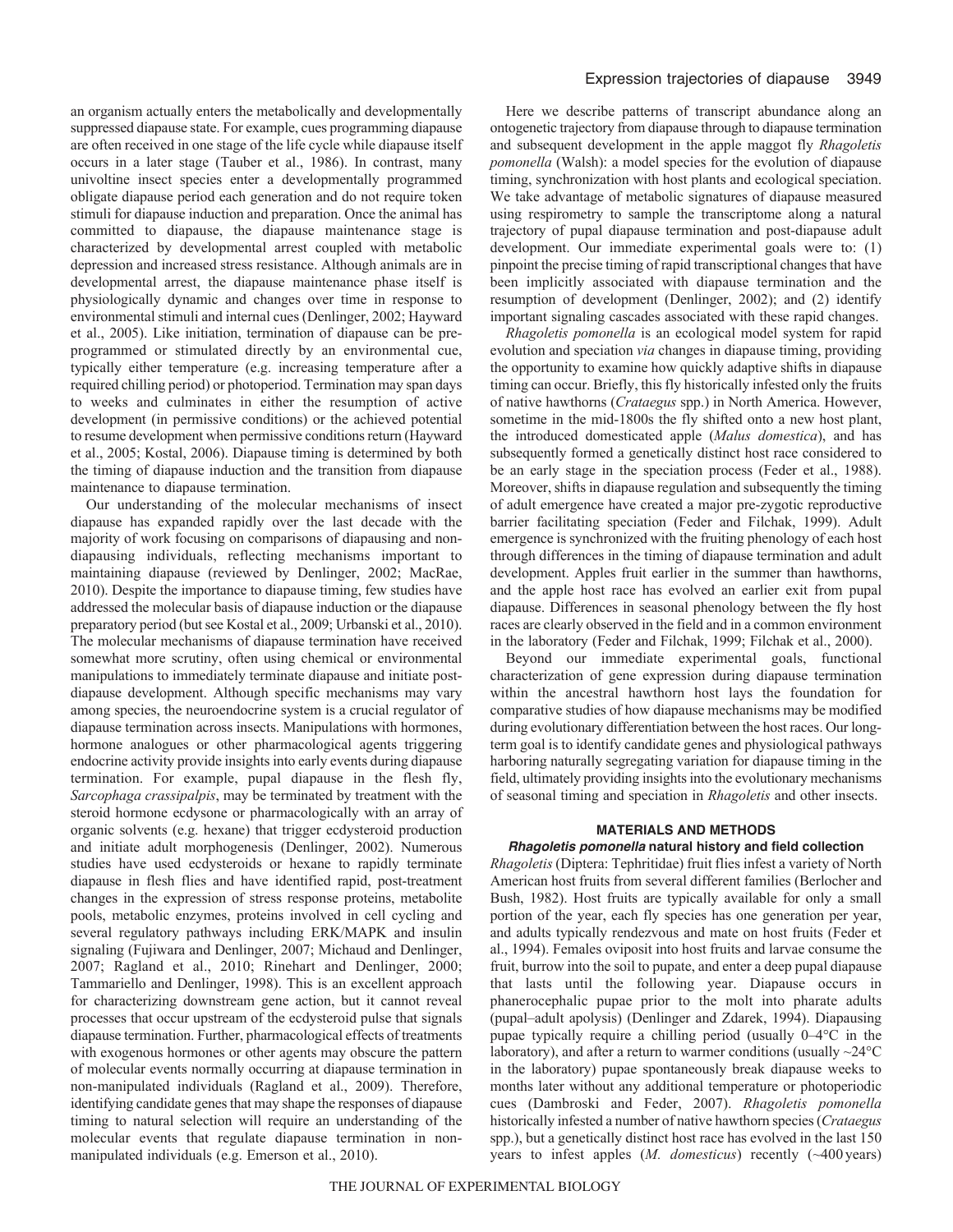## 3950 G. J. Ragland and others

introduced from Eurasia (Feder et al., 1988). Apple varieties commonly infested by *R. pomonella* fruit about three weeks earlier than hawthorns in the late summer or early autumn, and the apple host race has evolved earlier emergence times *via* earlier timing of diapause termination (Feder et al., 1993).

We sampled a midwestern population of the hawthorn host race to focus on ancestral mechanisms of diapause termination. We collected infested hawthorn fruit from a field site near Fennville, MI, USA, in September 2007. Fruit were transported to the University of Florida, FL, USA, placed in mesh baskets over plastic collecting trays, and held at 24°C, 14h:10h light:dark. Pupae were collected daily, held under the same temperature/photoperiodic conditions for 10 days, then transferred to a 4°C incubator simulating winter conditions. This rearing regime promotes field-relevant diapause responses and maximizes survival in the laboratory (Dambroski and Feder, 2007).

# **Respirometry and transcript profiling**

We have previously shown that metabolic rate, as estimated by  $CO<sub>2</sub>$ production, provides a precise and convenient indicator for the transition from diapause into post-diapause development in *R. pomonella* (Ragland et al., 2009). Thus, respirometry allows us to sample at clear developmental landmarks across the diapause termination transition and post-diapause development. Diapausing pupae are highly metabolically depressed (~90% depression compared with the baseline of non-diapause development) and typically remain depressed for weeks to months after transfer to warmer temperatures before the occurrence of a rapid increase in metabolic rate that is clearly measurable over a 24h period (Ragland et al., 2009). At and beyond this increase, pupae exhibit a characteristic, biphasic metabolic rate trajectory that culminates in adult eclosion (Fig.1A). The sigmoid, initial rate increase is unique to diapause development and brings metabolic rate back up to the baseline of a U-shaped curve defining a direct (non-diapause) developmental trajectory (Fig.1B).

A crucial goal of this study was to characterize the transcriptional events occurring between early diapause and late diapause prior to the initial metabolic increase and the 24–48h period just after the metabolic increase. The initial increase in metabolic rate is consistent with an increase in either cell differentiation and proliferation or metabolic preparation for development. In addition, the molt from the pupal stage into the developing, pharate adult stage happens after the initial metabolic increase. Thus, we previously hypothesized that the initial increase in metabolic rate signals the end of diapause and the resumption of active development (Ragland et al., 2009). We designed a sampling scheme that centered on this transition sampling both before and after the initial increase in metabolic rate to: (1) pinpoint the resumption of development based on changes in the expression of genes implicated in morphogenesis; and (2) determine whether any changes in the expression in signaling pathways associated with cell quiescence and cell growth occur prior to the release from metabolic depression.

Forty diapausing pupae were moved to a 24°C, 14h:10h light:dark incubator after 20 weeks of simulated winter at 4°C. We sampled an initial set of pupae after 24h, and after one week we began daily measurements of metabolic rates on the remaining pupae by estimating CO<sub>2</sub> production using a Sable Systems (Las Vegas, NV, USA) respirometry system and data collection software built around a Li-Cor  $7000 \text{ CO}_2$  analyzer (Lincoln, NE, USA) (Ragland et al., 2009). Briefly, we sealed individual pupae in syringe respirometry chambers for 24h, injected air samples into a flow-through system, and used bolus integration to calculate  $CO<sub>2</sub>$  production compared



Fig. 1. (A) Sample time points based on the trajectory of metabolic rate from a diapausing pupa (transferred from winter chilling to permissive temperatures) to adult eclosion. Early diapause (ED), late diapause (LD), 24 h and 48 h after the initial increase in metabolic rate (24H, 48H), respiration plateau (PLAT), and final phase of metabolic increase (EXP). A further description of each time point is included in the text. Figure modified from Fig. 2 in Ragland et al. (Ragland et al., 2009). (B) Metabolic rate trajectories of non-diapause and diapause development converge on the same exponentially increasing phase that coincides with morphogenesis (Ragland et al., 2009). Both trajectories commence at pupariation (formation of the puparium; ʻPup') and end at eclosion (ʻEcl'). The duration of diapause metabolic depression (the lowest baseline) is typically much longer than the duration of the entire U-shaped curve and is compressed for illustrative purposes.

with empty control syringes (Lighton, 2008). We sampled a minimum of six individuals at each of six landmark time points (Fig.1A) representing (1) early diapause prior to the initial metabolic rate increase (ED), (2) late diapause prior to the initial metabolic rate increase (LD), (3) 24h (24H) and (4) 48h (48H) after the initial metabolic increase, (5) the respiration rate plateau (PLAT), and (6) the final, exponential phase of metabolic increase indicating the later stages of adult morphogenesis (EXP). We used the following sampling criteria to define the six landmark time points: (1) 24h after pupae were transferred from 4°C overwintering to 24°C (ED); (2) two weeks after transfer from 4°C to 24°C (LD; only pupae with stable CO<sub>2</sub> baselines and no metabolic increase over this twoweek period were considered LD); (3) pupae whose metabolic rate increased 40% or more from a stable baseline in a 24h period (24H); (4) 48h following the initial metabolic rate increase (48H); (5) 5–7 days after metabolic rates stabilized following the initial increase (PLAT); and (6) 2–3 days after pupae had entered the final, exponential phase of metabolic increase (EXP;  $\sim$ 100% or more increase in respiration rate compared with the plateau). Sampled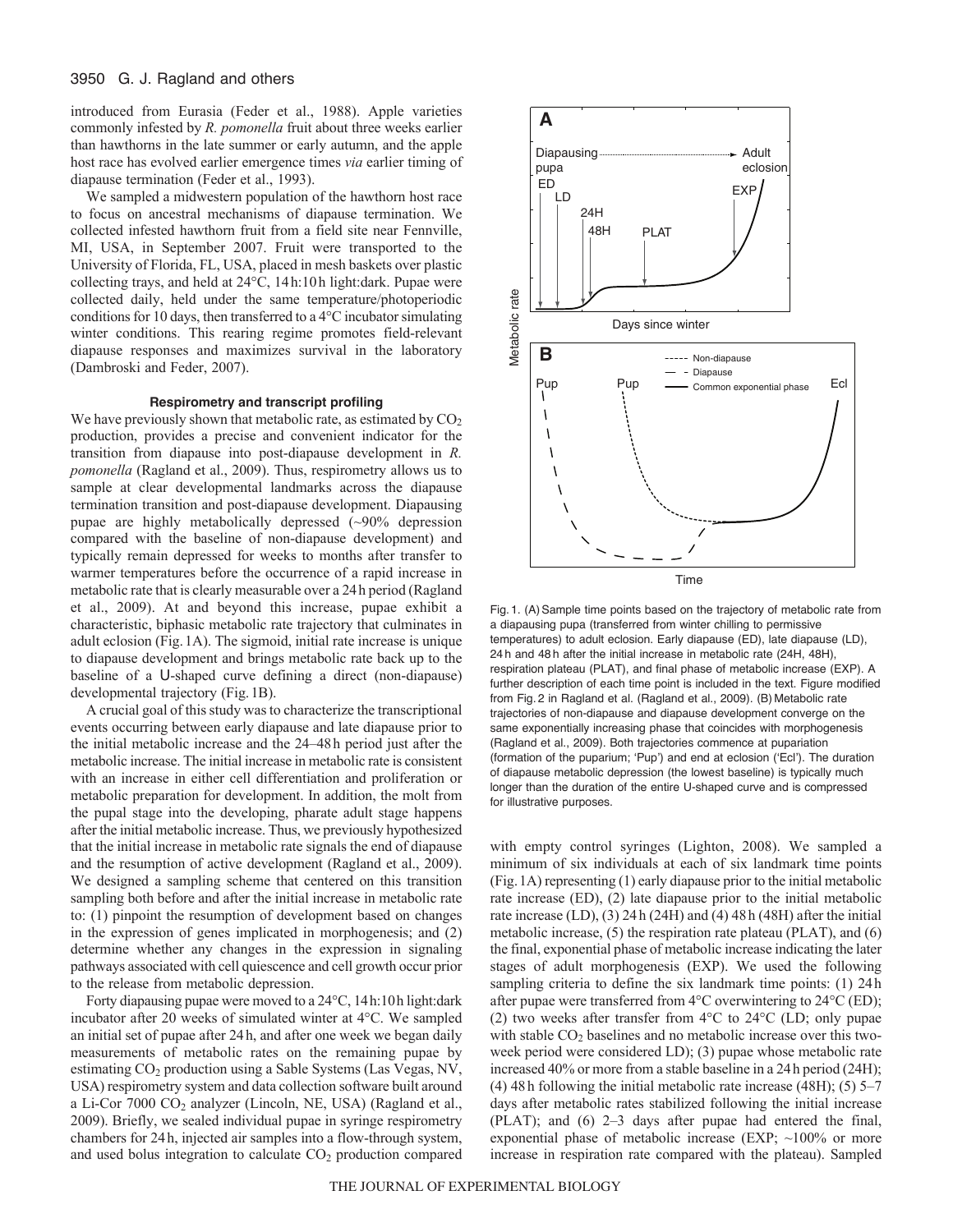pupae were replaced with fresh pupae from the 4°C incubator until adequate sampling from each time point had been achieved, and all samples were taken within a 60 day span. Respirometry was performed and samples were taken (as described below) following the same schedule every day (between 12:00h and 14:00h), limiting the variation caused by rhythmic patterns of daily expression observed in many genes (McDonald and Rosbach, 2001).

Sampled pupae were immediately homogenized in 1.2ml Tri Reagent (Ambion, Austin, TX, USA) and frozen at –80°C. Within three months RNA was extracted using the Ambion Ribopure kit following the manufacturer's protocol and assessed for purity and quantity using a NanoDrop Spectrophotometer (NanoDrop Technologies, Inc., Thermo Scientific, Pittsburgh, PA, USA) and the Agilent 2100 Bioanalyzer (Agilent Technologies, Inc., Santa Clara, CA, USA). Labeled amplified RNA (aRNA) from four individuals (out of the six sampled individuals) at each time point was generated using the Amino Allyl MessageAmp II Amplification kit (Ambion). We used 325ng of total RNA for reverse transcription to synthesize first-strand cDNA, then generated labeled aRNA according to the manufacturer's protocol. Microarray analysis was performed using custom Agilent 4×44k cDNA arrays (described below). A total of 825ng of labeled aRNA per sample was used for the hybridization, and hybridization and washing were performed according to the manufacturer's protocol using the Gene Expression Hybridization Kit and Gene Expression Wash Buffers (Agilent Technologies, Inc.). Arrays were scanned using a dual-laser DNA microarray scanner (Model G2505C, Agilent Technologies, Inc.). Data were extracted from the scanned images using Feature Extraction 10.1.1.1 software (Agilent Technologies, Inc.). We used a two-color hybridization design with dye swapping, using four hybridizations for each of the six direct comparisons of our six time points (Fig.1A): ED *vs* LD; LD *vs* 24H; LD *vs* 48H; 24H *vs* 48H; 48H *vs* PLAT; and PLAT *vs* EXP. All data are deposited in the NCBI Gene Expression Omnibus (Accession GSE30785).

We designed 44k arrays from *R. pomonella* EST sequences generated from a previous 454 pyrosequencing run (Schwarz et al., 2009). We used Agilent eArray to design 60-mer probes for selected ESTs. We initially chose two sense strand probes and one antisense strand probe for each of 11,520 ESTs annotated to the National Center for Biotechnology Information NR database. After correcting for some initial errors in strand orientation and annotation, however, 6082 annotated sequences were each represented by a single sense strand probe. We also included forward and reverse probes from 1886 un-annotated ESTs, 1170 probes designed from diapause candidate genes from *S. crassipalpis* (Ragland et al., 2010), and 178 probes from *Drosophila* genes implicated in circadian rhythm, stress resistance and endocrine signaling. The non-*R. pomonella* probes generally hybridized poorly and are excluded from the results. Antisense probes were initially included on the array to establish a distribution for presence/absence calls (Ragland et al., 2010), but we instead used present/absent calls from the Agilent Feature Extraction software to filter probes. All antisense probes and probes whose green or red signals were not significantly different from background (Agilent Feature Extraction reference) in at least three of the four replicate hybridizations were filtered prior to linear model analysis.

#### **Data analysis**

Hybridization intensity data were corrected to Agilent internal controls, background-corrected and Loess normalized (Smyth and Speed, 2003), and analyzed using the Limma package in R (R Development Core Team, 2009), applying a linear model with treatment effects (i.e. sampled time points; four biological replicates per time point) and empirical Bayes estimates of standard errors (Smyth, 2004). We designed contrasts to estimate  $log_2$ -fold changes corresponding to each of the direct hybridization comparisons (i.e. ED *vs* LD, LD *vs* 24H, LD *vs* 48H, 24H *vs* 48H, 48H *vs* PLAT and PLAT *vs* EXP), and *P*-values were corrected for multiple testing using the Benjamini and Hochberg false discovery rate (FDR). Mean log2-fold changes were calculated for each *Rhagoletis* gene by averaging over all replicate probes within all probe sets that annotated to the same *Drosophila melanogaster* gene (several ESTs on the array annotate to the same gene). We estimated a combined *P*-value for the mean fold change estimates using Fisher's method for combining multiple experimental replicates (Hess and Iyer, 2007).

Enrichment analysis was performed for each time point comparison to examine pathways differentially regulated along the transition from diapause to post-diapause development. To accomplish this we first performed across-array (scale) normalization to the red/green dye intensities. Next we selected probes annotated to *D. melanogaster* (Blastx search against Flybase protein database with  $e<10^{-5}$ ; http://flybase.org/), removed probeset redundancy by selecting the replicate for a given probeset that showed the greatest variance in intensity among arrays for a given EST, and then used the same criterion to select a single probe from sets of ESTs that annotate to the same gene. We used the Gene Set Analysis (GSA) package in R (Efron and Tibshirani, 2007) to test for differential expression of all *D. melanogaster*-annotated Kyoto Encyclopaedia of Genes and Genomes pathways (KEGG; http://www.genome.jp/kegg/) using 1000 permutations to estimate FDR-corrected *P*-values. Finally, we employed short time-series analysis to identify groups of genes with similar temporal expression profiles. We used Short Time-Series Expression Miner (STEM) (Ernst and Bar-Joseph, 2006) with expression values  $log_2$  normalized to the first time point. The algorithm generated a set of 50 distinct temporal expression profiles (maximum unit change  $=$  two) that were permuted to test for significantly higher numbers of genes assigned than predicted. Profiles were grouped when the pairwise correlation exceeded 0.7. We also tested for over-representation of Gene Ontology (GO) categories within the STEM results, applying a Bonferroni correction to the *P*-values.

#### **RESULTS**

#### **Differentially expressed genes**

Changes in gene expression largely tracked the metabolic rate landmarks of diapause termination with the most dramatic changes occurring at or after the first increase in metabolic rate (Table1). Many more genes were significantly differentially expressed (FDR <0.01) over the 24h and 48h periods following the initial metabolic increase compared with the 14-day period between early and late diapause. Changes in expression for the 24–48h period of initial metabolic increase were also more drastic than over the 5–7 days following the initial metabolic increase (48H *vs* PLAT), suggesting that many genes are transiently expressed as animals exit the metabolically depressed dormant phase. Expression differences were most pronounced late in the trajectory for rapidly developing pharate adults that had entered the final, exponential phase of metabolic increase (Table1; supplementary material TableS1). This pattern most likely reflects the massive developmental reorganization associated with adult morphogenesis, which is not visible until the animal reaches the respiration rate plateau (Ragland et al., 2009).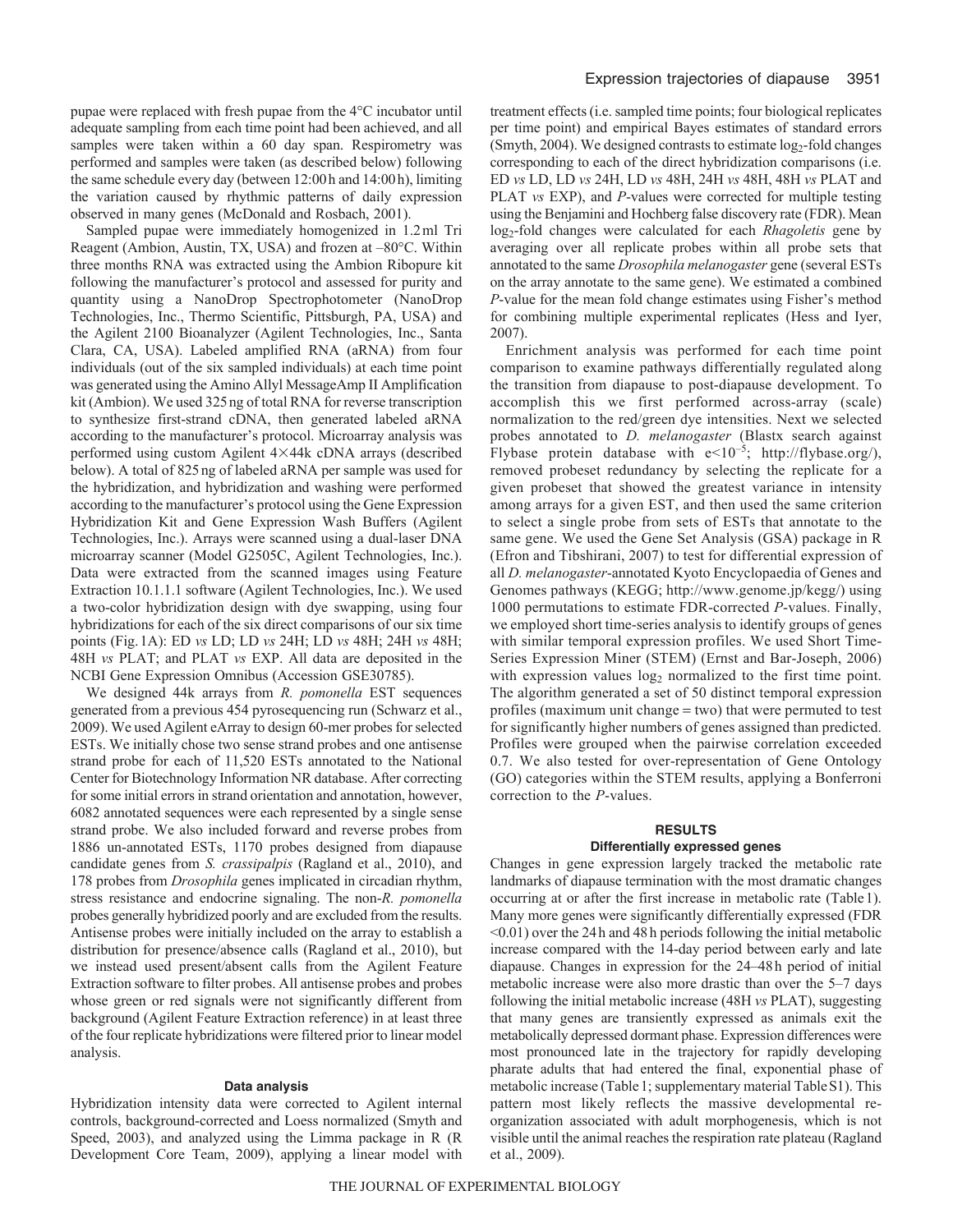# 3952 G. J. Ragland and others

Table1. Number of array elements significantly (FDR<0.01) differentially expressed (DE) between pairs of time points

| Comparison   | Number of elements DE |  |
|--------------|-----------------------|--|
| $ED$ vs $LD$ | 32(19)                |  |
| LD $vs$ 24H  | 1855 (643)            |  |
| $LD$ vs 48H  | 2580 (1034)           |  |
| 24H vs 48H   | 46 (19)               |  |
| 48H vs PLAT  | 1690 (1030)           |  |
| PLAT vs EXP  | 2941 (1873)           |  |

Values in parentheses reflect the subset of elements 2-fold or greater DE. Time points correspond to those described in Fig. 1.

Genes that change in expression between early and late diapause, before the clear increase in metabolism that is the first outward sign of diapause termination, are of particular interest because we expect that they represent some of the early steps in the termination process. Thirty-two genes were significantly differentially expressed (at FDR <0.01) between early and late diapause. Although relatively few compared with the hundreds of genes differentially expressed between time points later in the trajectory, many were highly differentially expressed (19 genes >2-fold), and 97 genes were differentially expressed at a less conservative significance threshold  $(FDR < 0.05)$ .

## **Differentially expressed groups of genes**

Gene set analysis revealed changes in a series of different KEGG biochemical pathways across the metabolic trajectory of diapause termination and adult morphogenesis. The majority of enriched KEGG pathways were differentially expressed between late diapause and 48h after the initial metabolic increase (Table2). The collective sets of co-ordinately regulated genes included pathways involved in: (1) amino acid metabolism (consistent with large-scale protein remodeling); (2) unsaturated fatty acid synthesis (important for cell membrane construction); and (3) target of rapamycin (TOR) signaling, i.e. a pathway that regulates cell growth and proliferation. Many metabolic pathways were also significantly differentially expressed later in the developmental trajectory as would be expected in order to support the large catabolic energetic and anabolic synthesis demands of adult morphogenesis.

Between early and late diapause three KEGG categories including (1) tyrosine metabolism, (2) biosynthesis of steroids, and (3) Wnt signaling were significantly differentially expressed, again supporting differential gene expression prior to the initial metabolic increase. *Rhagoletis* genes on the arrays in the tyrosine metabolism and biosynthesis of steroids pathways unfortunately are poorly functionally annotated in *D. melanogaster*. However, both of these pathways do contain genes that are putatively important in terminating pupal diapause and initiating adult morphogenesis. For example, the steroid hormone ecdysone is a crucial signal for terminating pupal diapause and initiating pharate adult development (Denlinger et al., 2005). Expression of steroid synthetic genes suggests priming of the ecdysteroid synthesis pathway prior to the production of the pulse of ecdysteroids that will terminate pupal diapause and initiate adult morphogenesis. Tyrosine and phenylalanine are crucial aromatic amino acids that play important roles in producing the new adult cuticle that will form at the onset of adult morphogenesis. Tyrosine and phenylalanine can be converted by enzymes of the tyrosine metabolic pathway into dopaquinone, and subsequently radicalized quinones that control cuticular hardening in *Rhagoletis* flies and many other insects

| Table 2. Enrichment of gene sets representing KEGG biochemical |  |
|----------------------------------------------------------------|--|
| pathways along the diapause developmental trajectory           |  |

| Comparison     | KEGG gene set                              |
|----------------|--------------------------------------------|
| $LD$ $vs$ $ED$ | Tyrosine metabolism                        |
| $LD$ $vs$ $ED$ | Biosynthesis of steroids                   |
| $LD$ $vs$ $ED$ | Wnt signaling pathway                      |
| $LD$ vs $24H$  | 1- and 2-methylnaphthalene degradation     |
| $LD$ vs $24H$  | Benzoate degradation                       |
| $LD$ vs $24H$  | Ethylbenzene degradation                   |
| $LD$ vs $24H$  | Valine, leucine and isoleucine degradation |
| $LD$ vs $24H$  | Histidine metabolism                       |
| $LD$ vs $24H$  | Tyrosine metabolism                        |
| $LD$ vs $24H$  | Thiamine metabolism                        |
| $LD$ vs 48H    | Purine metabolism                          |
| $LD$ vs 48H    | Lysine degradation                         |
| $LD$ vs 48H    | mTOR signaling pathway*                    |
| $LD$ vs 48H    | Biosynthesis of unsaturated fatty acids    |
| 24H vs 48H     | Purine metabolism                          |
| 24H vs 48H     | Alkaloid biosynthesis                      |
| 24H vs 48H     | Biosynthesis of unsaturated fatty acids    |
| 48H vs PLAT    | One carbon pool by folate                  |
| 48H vs PLAT    | O-Glycan biosynthesis                      |
| 48H vs PLAT    | Sphingolipid metabolism                    |
| 48H vs PLAT    | Calcium signaling pathway                  |
| PLAT vs EXP    | Propanoate metabolism                      |
| PLAT vs EXP    | β-Alanine metabolism                       |
| PLAT vs EXP    | Benzoate degradation                       |
|                |                                            |

All *P*-values <0.001 except for those with an asterisk (\**P*<0.01). KEGG, Kyoto Encyclopaedia of Genes and Genomes. Early diapause (ED), late diapause (LD), 24 h and 48 h after the initial increase in metabolic rate (24H, 48H), respiration plateau (PLAT), and final phase of metabolic increase (EXP).

(Andersen, 2005). Genes in Wnt signaling have experimentally confirmed roles in insect development, particularly for controlling the cell cycle and transitions from cell cycle arrest to active proliferation (Reya and Clevers, 2005). The upregulation of Wnt pathway genes, therefore, provides further evidence that preparation for the re-initiation of development occurs before the initial release from metabolic depression during diapause.

#### **Time-series analysis**

Time-series analysis, a method that groups genes according to their similarity in expression patterns across several time points, identified nine profiles with significant over-representation of gene members. We graphically depict only six significant profiles with the lowest *P*-values in Fig.2, but discuss and provide data for all nine below and in supplementary material TableS2 and supplementary material Fig.S1. Profiles 3 and 4 have a similar shape and form a cluster (correlation >0.7), while profiles 1–2 and 5–6 were distinct (pairwise correlations <0.7) (supplementary material Table S3). All nine profiles were characterized by marked changes in expression coinciding with the first metabolic rate increase (within 24h or 48h). The relative magnitude of these changes over 1–2 days rivals the level of changes occurring over longer time periods earlier and later in the trajectory. All of the profiles except for profile 2 exhibited a significant over-representation of multiple GO categories, reflecting the co-ordination of expression of clusters of functionally related genes during diapause termination (Fig.2; supplementary material TableS2). Although not detectably enriched in any GO categories, the pattern of expression in profile 2 is consistent with our expectations for genes involved in the maintenance phase of diapause; relatively high expression during diapause that decreases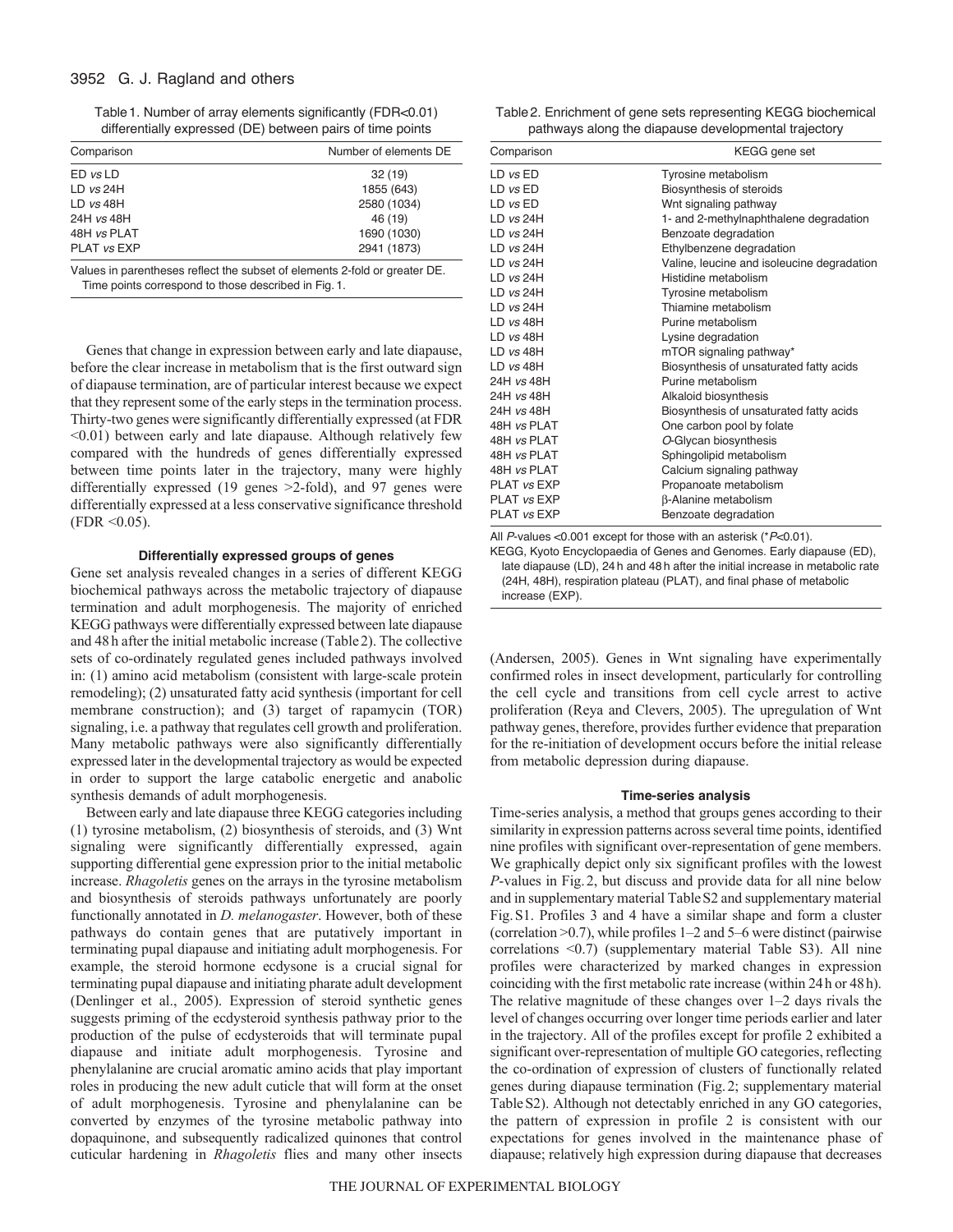

Fig. 2. Template shapes of gene clusters (1–6) identified by Short Time-Series Expression Miner (STEM) describing relative expression patterns across the six sampled time points. Y-axis values are the log<sub>2</sub> ratio of expression at a given time point to expression at the first time point (ED). The time scale was selected to match the stereotypical developmental trajectory described in Ragland et al. (Ragland et al., 2009). Each profile except for (2) was significantly enriched for many Gene Ontology (GO) categories (supplementary material TableS2). Labels in each profile summarize the most highly represented enriched GO processes in that profile. Early diapause (ED), late diapause (LD), 24h and 48h after the initial increase in metabolic rate (24H, 48H), respiration plateau (PLAT), and final phase of metabolic increase (EXP).

substantially as diapause is terminated and adult morphogenesis begins.

## **DISCUSSION**

We used a physiological marker of developmental status (respiratory gas exchange) to characterize patterns of gene expression across a developmental trajectory from early pupal diapause through to diapause termination and subsequent adult development in the apple maggot fly *R. pomonella.* In contrast to many manipulative studies, we used animals that were allowed to break diapause in the laboratory without drastic pharmacological, endocrine or environmental manipulation. Furthermore, our examination of global transcriptional patterns of diapause termination is the most detailed time series of an insect diapause transition to date. Previous studies have mainly considered comparisons of diapausing and nondiapausing individuals at a few discontinuous time points (Baker and Russell, 2009; Emerson et al., 2010; Ragland et al., 2010). Thus, our expression data provide a roadmap for understanding the physiological mechanisms and developmental pathways involved in the process of insect diapause termination.

When considering the order of events in diapause termination, several authors have hypothesized that the initial increase in metabolic rates signaling the release from diapause-induced metabolic depression would precede the resumption of development and cell cycling (Ragland et al., 2009; Schneiderman and Williams, 1953). We expected that animals would first ramp up their metabolism for a period of time to prepare themselves for the anabolic and catabolic demands of morphogenesis before reinitiating cellular growth and proliferation. We show here that expression patterns of both metabolic and cell cycling/developmental genes change dramatically during the 24–48h window in which animals exit metabolic depression characteristic of diapause. Expression continues to change throughout adult development in a pattern consistent with the regulatory events downstream of pupal diapause termination and adult morphogenesis. These data suggest that the release from metabolic suppression coincides with the initiation of post-diapause morphogenesis. Perhaps most interesting are the substantial transcriptional differences observed between diapausing pupae freshly removed from the overwintering treatment and diapausing pupae sampled several weeks later, nearer to completely terminating diapause. These early expressed sets of genes are likely involved in the preparatory programme for diapause termination and represent the earliest identified molecular signatures of diapause termination prior to the release from metabolic suppression. We discuss our results with an emphasis on endocrine and cellular mechanisms that we believe may regulate the transition from metabolic depression and cell cycle arrest in diapause to the resumption of development.

Identifying candidate genes and physiological pathways for diapause termination in the ancestral hawthorn host race provides a foundation for understanding how selection shapes naturally segregating variation in diapause termination timing of *R. pomonella*. Selection on existing variation likely drove the evolution of earlier termination timing in the derived apple host race. Once we have identified genes that regulate diapause termination, we can begin to explore variants among the host races and their association with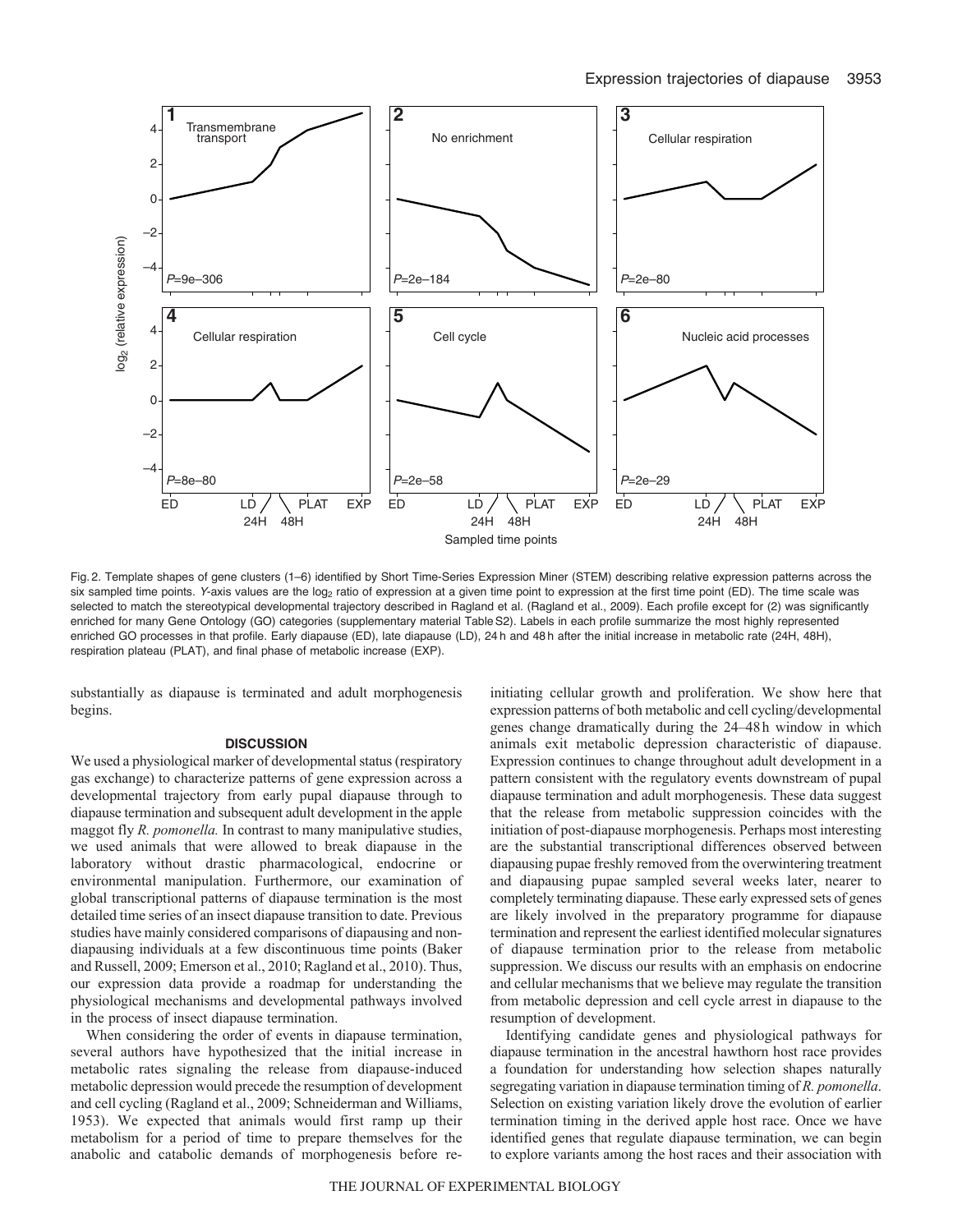

Fig. 3. Trajectories of relative gene expression across the sampled time points described in Fig. 1. Relative expression values at each time point are the  $log_2$ ratio of expression at that point to expression at the first time point (ED). The time point axis is scaled to reflect true spacing between sampling points. The genes and gene products that are described in each panel are: (A) Heat shock; (B) cyclins/Cdks: G1/S; (C) cyclins/Cdks: G2/M; (D) cell cycle: other; (E) ecdysone-related genes; and (F) circadian rhythm genes.

diapause timing. More generally, exploring the machinery of diapause regulation will facilitate comparative studies of regulatory elements that are conserved across insects. Insects have diverse diapause strategies that include diapause responses in every conceivable life stage. Currently, large-scale transcriptomic data comparing diapausing animals with non-diapausing animals exists for just a small set of species: the adult diapausing fly *D. melanogaster* (Baker and Russell, 2009), the pupal diapausing fly *S. crassipalpis* (Ragland et al., 2010), and the larval diapausing mosquito *Wyeomyia smithii* (Emerson et al., 2010). An existing comparative analysis suggested a few key physiological elements of diapause that are conserved across broader phylogenetic divides, although overall diapause appears to highly evolutionarily labile on the transcriptional level (Ragland et al., 2010). Throughout the discussion we highlight some of the elements of diapause termination in *R. pomonella* that show clear similarities with other insect diapause programmes.

#### **Release from metabolic suppression and stress buffering**

The timing of differential expression of thousands of genes supports a 24–48h period of rapid physiological change that co-occurs with increased metabolism. Results of the time-series analysis show that all common trajectories of gene expression involve a relatively rapid change 24–48h after metabolic rate begins to increase and that there is also an enrichment of important pathways for aerobic metabolism like mitochondrial electron transport chain activity (supplementary material Table S2). These patterns closely mirror patterns that we have previously described for pupal diapause in the flesh fly *S. crassipalpis* (Ragland et al., 2010). Our observations are consistent with those in numerous dormant animals wherein gluconeogenesis and other anaerobic pathways are upregulated during diapause (Burnell et al., 2005; Hahn and Denlinger, 2011; MacRae, 2010) and rapidly downregulated following diapause termination (Ragland et al., 2010). For example, in *R. pomonella*, expression of phosphoenolpyruvate carboxykinase (PEPCK), an enzyme that catalyzes a crucial irreversible step in gluconeogenesis, decreases 2.8-fold (FDR <0.001) during the transition from metabolic suppression in late diapause to 24h after the initial metabolic rate increase. This result is consistent with previous observations of PEPCK decreasing at diapause termination in *S. crassipalpis* (Ragland et al., 2010) and also at termination of larval diapause in the mosquito *W. smithii* (Emerson et al., 2010).

Genes associated with environmental stress responses are also commonly upregulated during diapause to buffer against stressors such as extreme temperatures, aridity and oxidation (MacRae, 2010). Heat shock proteins (Hsps) have been particularly well studied during diapause, and upregulation of select Hsps is universally associated with diapause maintenance (Rinehart et al., 2007). Of the Hsp transcripts represented on our array that demonstrate differential regulation (*Hsp70* is represented but not differentially expressed; supplementary material TableS1), all of the small Hsps (<30kDa) are downregulated by 48h following the first metabolic rate increase (Fig.3A; Table3), consistent with upregulation during diapause maintenance. This pattern is typical of small Hsp expression during pupal diapause in flesh flies (Hayward et al., 2005). However, two large Hsps (*Hsp67* and *Hsp83*) show the opposite pattern and are upregulated by 48h after the first metabolic rate increase. Hsps can be upregulated during periods of rapid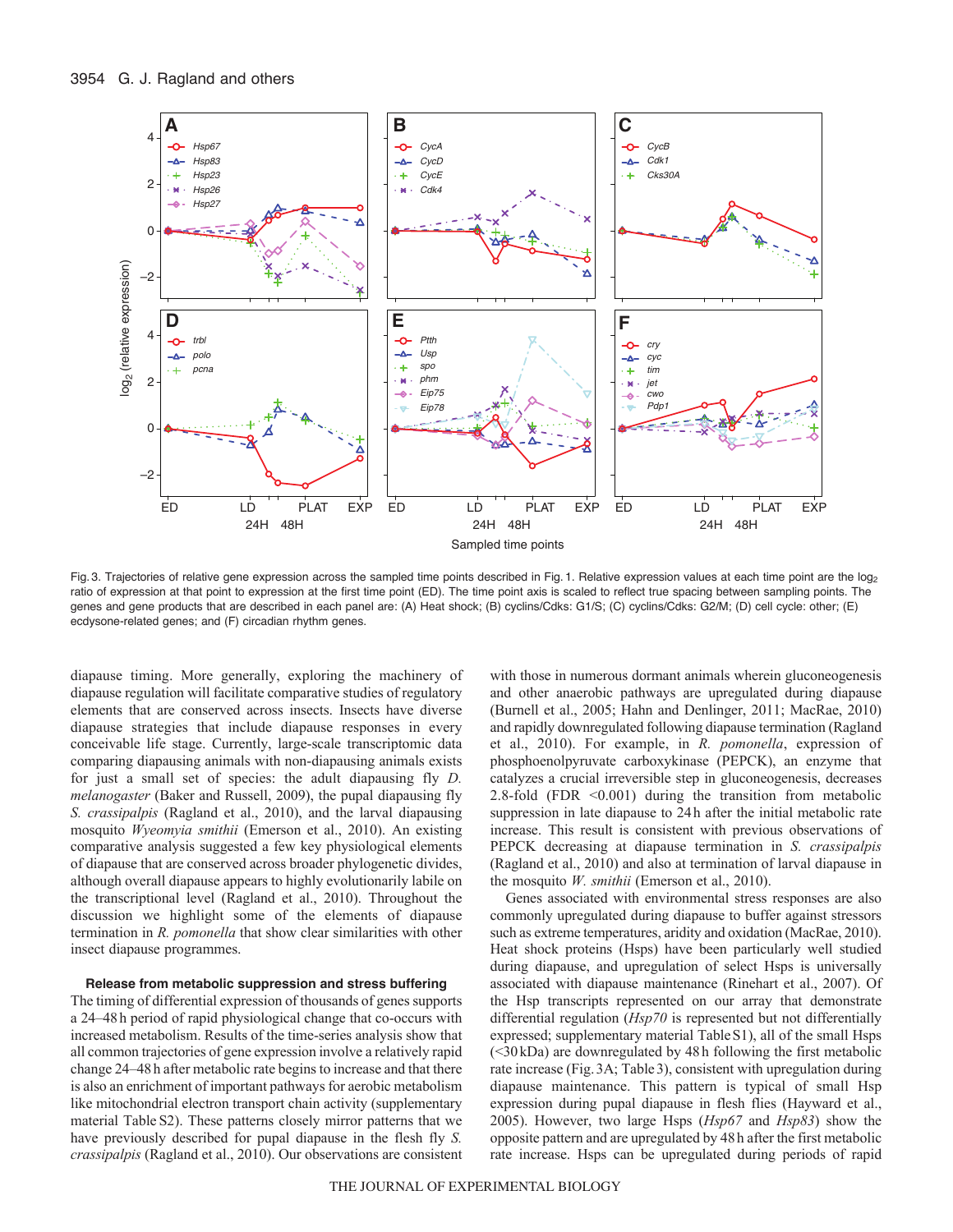Table3. Significance (FDR) values for changes in the expression of genes depicted in Fig.3 between late diapause (LD) and 24h and 48h into the initial metabolic increase (24H, 48H)

| Name             | $LD-24H$ | $LD-48H$ |
|------------------|----------|----------|
| Heat shock       |          |          |
| Hsp67            | < 0.001  | < 0.001  |
| Hsp83            | < 0.001  | < 0.001  |
| Hsp23            | >0.1     | < 0.001  |
| Hsp26            | 0.001    | < 0.001  |
| Hsp27            | < 0.001  | < 0.001  |
| Cell cycling     |          |          |
| CycA             | < 0.001  | 0.061    |
| CycB             | 0.003    | < 0.001  |
| CycD             | 0.003    | 0.005    |
| CycE             | >0.1     | 0.029    |
| Cdk4             | >0.1     | >0.1     |
| Cdk1             | 0.041    | < 0.001  |
| Cks30A           | 0.011    | < 0.001  |
| polo             | < 0.001  | < 0.001  |
| trbl             | < 0.001  | < 0.001  |
| pcna             | >0.1     | < 0.001  |
| Ecdysone related |          |          |
| Ptth             | 0.046    | >0.1     |
| Usp              | < 0.001  | < 0.001  |
| spo              | < 0.001  | < 0.001  |
| phm              | 0.050    | < 0.001  |
| Eip75            | 0.142    | 0.628    |
| Eip78            | 0.900    | 0.686    |
| Circadian rhythm |          |          |
| cry              | >0.1     | >0.1     |
| cyc              | >0.1     | >0.1     |
| tim              | >0.1     | >0.1     |
| jet              | 0.009    | < 0.001  |
| cwo              | 0.053    | 0.001    |
| Pdp1             | >0.1     | 0.002    |

development (Michaud et al., 1997), and *Hsp83* (also commonly referred to as *Hsp90*) in particular shows expression patterns that track pulses of ecdysone during development in *D. melanogaster* (Thomas and Lengyel, 1986) and appears to be associated with molting in the moth *Sesamia nonagrioides* (Gkouvitsas et al., 2009). Flesh fly pupae also demonstrate upregulation of *Hsp83* after diapause termination, suggesting that expression patterns of some Hsps may be driven primarily by post-diapause development and not by diapause regulation *per se* (Rinehart and Denlinger, 2000).

## **Release from developmental suppression and cell cycle arrest**

Diapause is a state of developmental suppression characterized by cell cycle arrest in either the G0/G1 or G2 phases (Kostal et al., 2009), and the re-initiation of the cell cycle and subsequent cellular proliferation clearly delineates the transition from pupal diapause back into active development and adult morphogenesis (Denlinger, 2002). The expression patterns of genes involved in cell cycling closely track the respirometric trajectory with clear changes in expression that coincide with the initial increase in metabolism. Cyclins and cyclin-dependent kinases (Cdks) are perhaps the best characterized, highly conserved proteins that regulate cell cycling. When bound by their specific cyclins, Cdks promote progression from one phase to the next by a series of protein phosphorylation steps. Several previous studies suggest that expression of the G1/S cyclins *CycD* and *CycE* does not differ between diapausing and actively developing stages (Kostal et al., 2009; Tammariello and Denlinger, 1998). *CycE* exhibits no detectable change in expression across the *R. pomonella* diapause developmental trajectory, but relative expression of *CycD* and *CycA* (both G1/S cyclins) significantly decreases coincident with the first metabolic rate increase (Fig. 3B; Table 3). *Cdk4* (bound by *CycD*) increases marginally but not significantly during the initial 24–48 h of metabolic rate increase (Fig.3B; Table3). However, *Cdk4* does increase significantly later during the metabolic rate plateau (supplementary material TableS1). In contrast, *CycB*, a G2/M cyclin, substantially and significantly increases in expression during the first metabolic rate increase as does its associated Cdk, *Cdk1* (a.k.a. *cdc2* in *D. melanogaster*; Fig.3C). Cks30A, a protein that interacts with *Cdk1* in cell cycle regulation (Swan et al., 2005), demonstrates an expression profile nearly identical to *Cdk1*. Levels of each of these G2/M-associated proteins increase and peak during the initial metabolic rate increase, and *Cdk4* peaks before the final, exponential increase in metabolic rate. As in most developmental contexts, in *R. pomonella* tissue proliferation occurs first (thus greater cell cycling activity at an early stage) followed by a period consisting largely of cell growth and differentiation. The group of genes represented in profile 5 from the time-series analysis (Fig.2) is highly enriched in cell cycle-related GO categories (supplementary material TableS2) and demonstrates exactly the expected pattern with a peak in activity followed by declining activity as cells that have already proliferated begin to differentiate.

Several additional regulators of the cell cycle support the coincidence of developmental changes with the initial metabolic rate increase in *R. pomonella*. Proliferating cell nuclear antigen (PCNA; a.k.a. *mus209* in *D. melanogaster*), a protein integral to DNA replication, is downregulated during larval diapause in the drosophilid fly *Chymomyza costata* (Kostal et al., 2009) and upregulated following pupal diapause termination in flesh flies (Tammariello and Denlinger, 1998). We see a similar pattern of PCNA expression in *R. pomonella*, with strong upregulation during the first metabolic rate increase (Fig.3D; Table3). The timing and direction of changes in PCNA expression occurs nearly in lockstep with *CycB* and *Cdk1*. There is no evidence to suggest that PCNA directly interacts with either of these proteins, but the similar patterns of expression do suggest that all three genes play a potentially coordinated role in cell cycle progression from diapause termination to post-diapause development. *Cdc25* (a.k.a. *string* in *D. melanogaster*), a gene that initiates mitosis by activating *Cdk1* (Edgar et al., 1994), is absent on our array. But, two genes that interact with *Cdc25* are present. *Tribbles*, a negative regulator of cell cycling (degrades *Cdc25*) (Mata et al., 2000), is upregulated more than 2-fold in late diapause compared with 48h after the initial metabolic increase (Fig.3D). *Polo*, a positive regulator of a *Cdc25* homolog in *Xenopus* (Kumagai and Dunphy, 1996), is upregulated nearly 2-fold over the same time interval. Like *CycB* and *Cdk1*, *Tribbles* and *Polo* regulate the G2/M transition. Expression profiles of these secondary regulators in combination with profiles for cyclins and Cdks present a clear pattern of either a rapid increase in mitosis or rapid preparation for mitosis concomitant with elevated metabolic rate. The action of cyclins can be context-dependent (Kolonin and Finley, 2000), and our data point to an important role for G2/M cyclins and associated proteins in the transition from diapause to active development.

#### **Endocrine control of diapause termination and resumed development**

Endocrine control of diapause has been studied extensively in insects and diapause typically ends with a hormonal event, often changes in the titres of ecdysteroids and juvenile hormone (Denlinger et al., 2005). Pupal diapause is typically terminated by a pulse of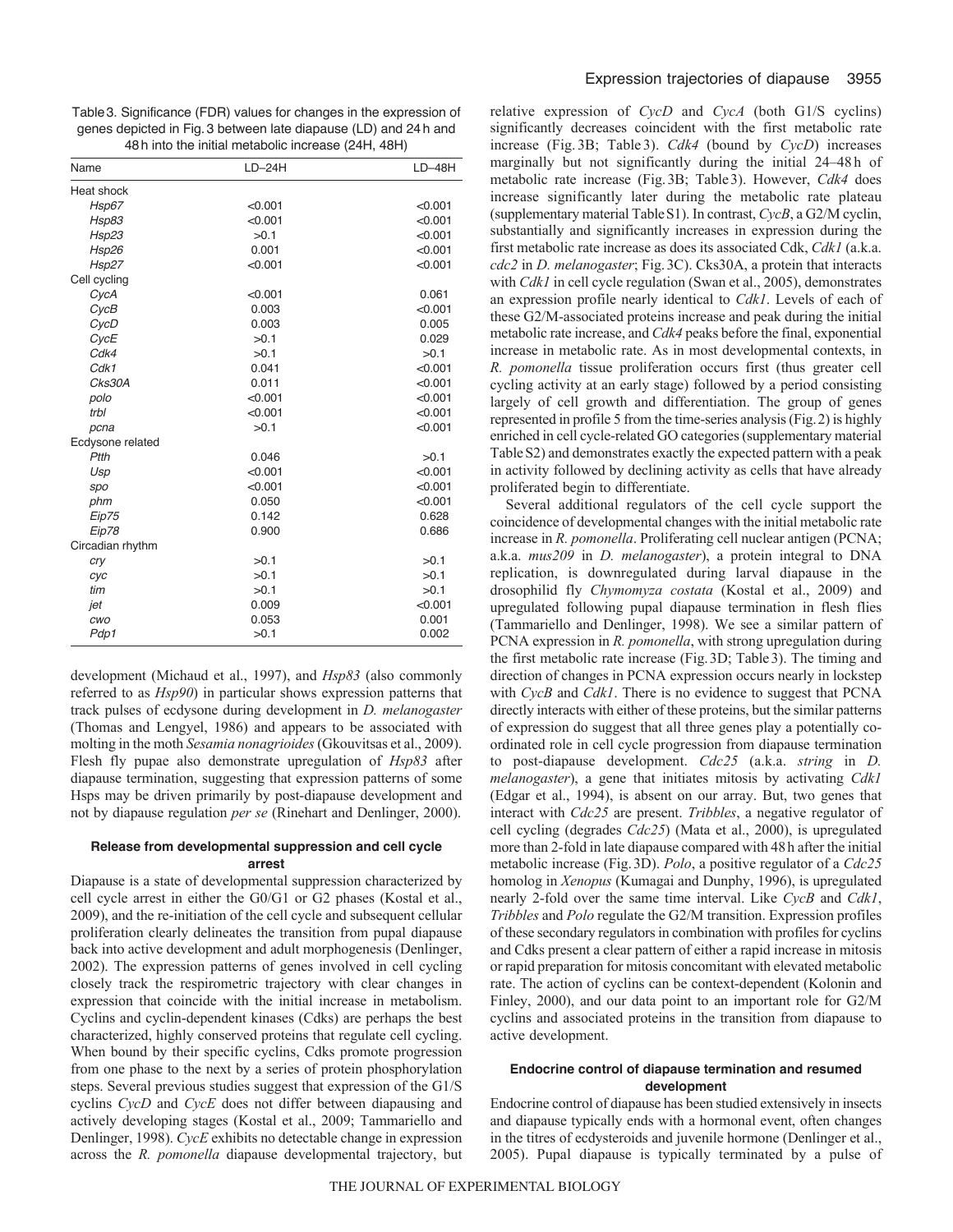ecdysteroids that triggers adult morphogenesis, and ecdysteroid sensitivity has been shown to be greater closer to termination than early in diapause (Denlinger et al., 2005). Gene set analysis shows enrichment of genes in the steroid biosynthesis KEGG pathway between early and late diapausing pupae, suggesting that diapausing pupae may be generating the machinery to shunt sterols into ecdysteroidogenesis even before the initial metabolic rate increase that signals diapause termination. Several genes in the ecdysone biosynthesis pathway (i.e. 'Halloween' genes) (Huang et al., 2008) show marked increases between late diapausing individuals and pupae 24–48h after the initial metabolic increase (Fig.3E; Table3). Expression of prothoraciotropic hormone (PTTH), a crucial brain peptide hormone that induces ecdysteroid production (Rybczynski, 2005), also increases rapidly during the first metabolic rate increase (Fig.3E; Table3). Similar diapause PTTH patterns have been reported for the moths *Heliothis virescens* and *Helicoverpa armigera* (Wei et al., 2005; Xu and Denlinger, 2003). The combined observations of hormone biosynthesis genes and PTTH are consistent with *R. pomonella* preparing for ecdysteroidogenesis and then producing an ecdysone pulse that terminates diapause during the initial metabolic increase.

In addition to the control of ecdysteroid production, receptivity to ecdysteroids may be altered in diapause. For example, early diapausing pupae of the flesh fly *S. crassipalpis*require greater doses of exogenous ecdysteroids to terminate diapause than do pupae early in diapause (Denlinger et al., 2005). Changes in ecdysteroid sensitivity during diapause in *S. crassipalpis* pupae are correlated with the expression patterns of the two functional components of the ecdysteroid receptor, *EcR* and ultraspiracle, *Usp*. *EcR* is expressed continuously throughout *S. crassipalpis* diapause, but *Usp* transcripts are undetectable early in diapause and become abundant later in diapause near termination (Rinehart et al., 2001). Transcript abundance for both *EcR* and *Usp* then increase at diapause termination. We observed no change in *Usp* transcript abundance from early to late diapause in *R. pomonella*. In contrast to the observations in *S. crassipalpis*, transcript abundance drops noticeably during the initial metabolic rate increase then remains stably at a lower level throughout adult development (Fig.3E; *EcR* is absent on the array). Further validation at the protein level is clearly needed in *R. pomonella* and other diapausing insects to determine if the observed transcriptional differences among species reflect actual differences in the presence and abundance of functional ecdysteroid receptors at diapause termination.

Expression of primary response genes downstream of ecdysone also supports an ecdysone pulse at or near the initial metabolic rate increase. Once activated by 20-hydroxyecdysone, the ecdysone receptor initiates the transcription of a suite of early transcription factors promoting adult morphogenesis (Fletcher and Thummel, 1995). Both of the two early genes represented on our array (*Eip75*, *Eip78*) show a dramatic increase in transcript abundance between the initial metabolic increase and the plateau phase (Fig. 3E; supplementary material TableS1), although their levels do not change immediately during the initial metabolic rate increase (Table3). Ultimately we will require quantification of ecdysteroid titres along the same developmental trajectory to establish the precise timeline of the hormone pulse and downstream responses. However, our data strongly suggest that an ecdysone pulse does not occur any earlier than the point of release from metabolic depression.

**Additional regulators of metabolism and development**

Distinguishing the subset of differentially expressed genes that play a direct regulatory role in diapause termination from the thousands of differentially regulated genes downstream presents a major challenge. But, differentially expressed genes in well-characterized developmental pathways are obvious candidates. For example, the fork-head transcription factor *FOXO* plays a pivotal role in developmental arrest *via* the insulin signaling cascade (Puig et al., 2003; Schmidt et al., 2002). Insulin signaling is strongly implicated as a major regulator of dormancy mediated through the pathway's effects on developmental and metabolic suppression (Gerisch et al., 2001; Hahn and Denlinger, 2007; Ragland et al., 2010; Sim and Denlinger, 2008; Williams et al., 2006), and naturally segregating variation in the insulin signaling member *PI3K* has previously been associated with clinal variation in adult reproductive diapause in *D. melanogaster* (Williams et al., 2006). *FOXO* is significantly downregulated by 24h into the initial metabolic rate increase (1.8 fold, FDR <0.001), but we have minimal evidence to suggest differential regulation of the primary insulin signaling pathway. Three of the major upstream genes are missing on our array (*Inr*, *Pten*, *Akt*), and *PI3K* (*Pi3K92E*) is not differentially regulated (supplementary material TableS1). However, insulin signaling regulates *FOXO* activity *via* protein phosphorylation (Lee et al., 2001). Thus, upregulation of insulin signaling genes would not provide a direct explanation for downregulation of *FOXO* transcription under the current models of pathway control.

Elements of the TOR signaling pathway (overlaps and interacts with insulin signaling) do appear to play a role in diapause termination that is consistent with regulation at the transcript level. Several members of the pathway were individually differentially expressed (supplementary material TableS1). Most notably, both *Tsc1* and *Tsc2* (*gigas*) were significantly upregulated in late diapause. Both are negative regulators of *Tor*, which in turn positively regulates cell growth. Outside of the main TOR pathway, recent studies have identified *FOXO*-mediated *Tor* inhibition *via* sestrins. Sestrins inhibit *Tor* activity through the Amp-activated protein kinase (AMPK), which in turn enhances *Tsc1*/*Tsc2* inhibition of *Tor* (Lee et al., 2010) (Fig.4), offering a potential mechanism for integrating both metabolic and growth responses. Our data suggest that this pathway represents a mechanism of *Tor* inhibition during diapause. The single *D. melanogaster* sestrin ortholog *Sesn* ( $dSesn$ ) is upregulated in diapause, as are *FOXO* and the  $\gamma$ regulatory subunit of the multimeric AMPK. In *D. melanogaster*, the *Sesn* gene contains eight *FOXO*-binding regions and is upregulated with the upregulation of *FOXO* (Lee et al., 2010). Combined with the upregulation of AMPK and *Tsc1*/*Tsc2* in diapause in *R. pomonella*, our data are consistent with a diapause state that is inhibitory to *Tor* activity. *Sesn* is also significantly upregulated in diapause compared with non-diapause pupae in *S. crassipalpis* (Ragland et al., 2010) (supplementary material Table S1), providing comparative support for a general role for sestrins in diapause regulation. This *FOXO* cascade inhibits *Tor* at the protein level. Thus, observing no difference in *Tor* transcript abundance between late diapause and 48h after the initial metabolic increase is still consistent with *FOXO*/*Sesn*-mediated inhibition of *Tor* during diapause.

Recently, studies suggest that genes involved in the circadian rhythm pathway may also contribute to diapause regulation. Genetic variation in *timeless* associates with propensity to enter photoperiodically induced diapause in the drosophilids *D. melanogaster*(Tauber et al., 2007) and *Chymomyza costata* (Stehlik et al., 2008), and variation in *period* similarly associates with propensity to diapause in the flesh fly *Sarcophaga bullata* (Han and Denlinger, 2009). Several gene expression and knockout studies also implicate circadian rhythm genes as potential diapause regulators,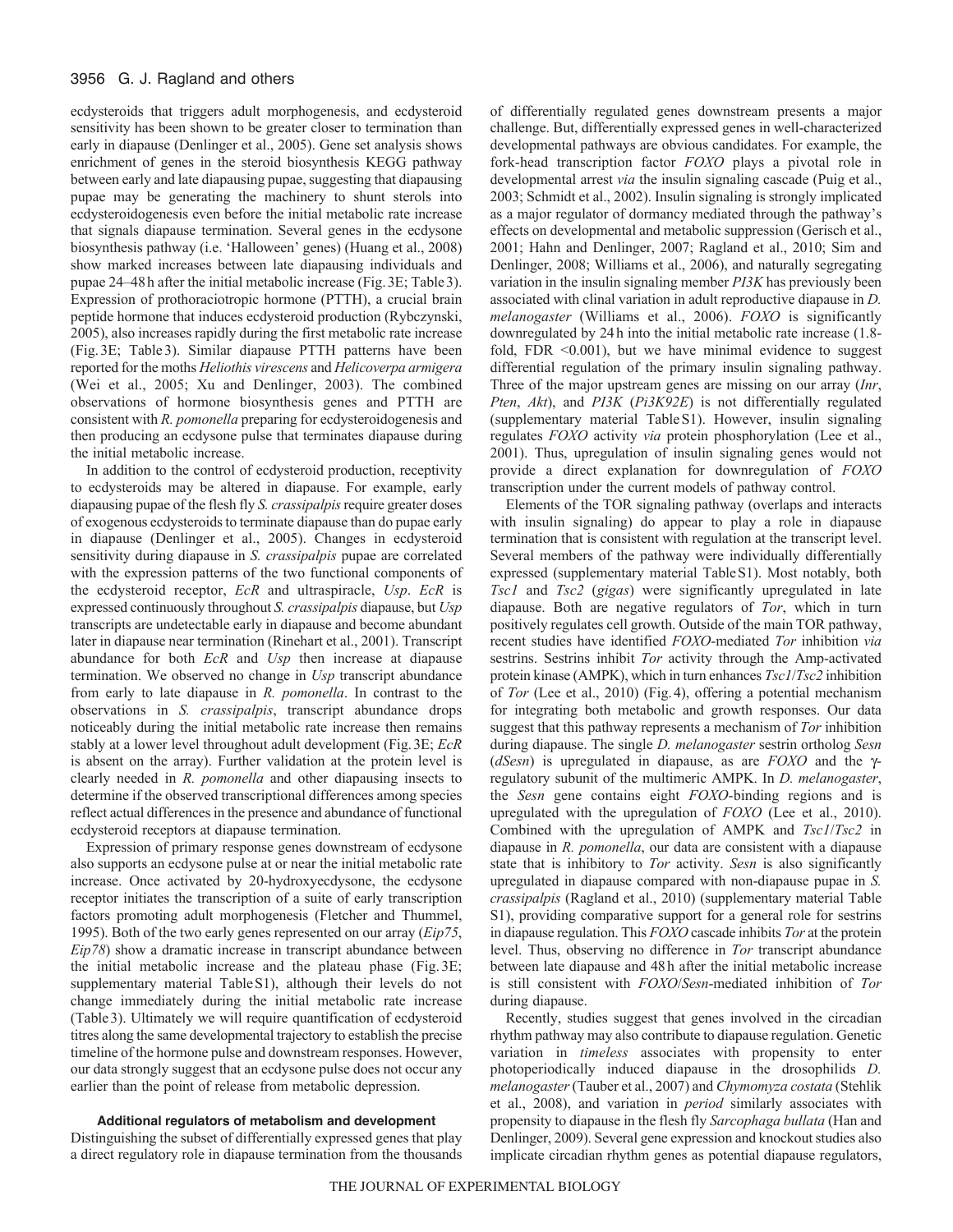

Fig. 4. Expression changes (log2-fold change) in the *FOXO*/*Sesn*-mediated pathway for *Tor* regulation between late diapause (LD) and 48 h into the initial metabolic rate increase (48H). Genes with a red (bold) border are significantly (FDR <0.01) downregulated at 48H. Insulin signaling genes are largely absent on the array, although one central member, *PI3K*, does not change significantly. FDR, false discovery rate.

although whether the entire pathway is involved remains unresolved (Schiesari et al., 2010). None of the three main circadian rhythm genes represented on our *R. pomonella* array [*cryptochrome* (*cry*), *cycle* (*cyc*) and *timeless* (*tim*)] are significantly differentially regulated during the first metabolic rate increase (Fig.3F; Table3). However, *jetlag* (*jet*), *clockwork orange* (*cwo*) and *PAR-domain protein 1* (*Pdp1*) genes, which serve as secondary regulators of the major clock genes, all significantly change expression by 48h after the first metabolic rate increase; *jet* is upregulated while *cwo* and *Pdp1* are downregulated. It is difficult to ascribe any functional significance to these patterns because any effects of these genes outside of circadian rhythm control are largely unexplored. In addition, it is possible that changes in circadian rhythms may simply be associated with a switch to active development and play no direct role in diapause regulation in *R. pomonella*.

# **Early events before the metabolic rate transition**

The time-series clustering and cell cycle, *Tor* signaling and endocrine-related profiles support diapause termination and the resumption of development concomitant with the initial metabolic rate increase, but the data also suggest that upstream signals for diapause termination may occur earlier in the trajectory when metabolic rate has not measurably increased. Diapause itself is a molecularly dynamic state reflected in the 32 genes differentially expressed between early and late diapause prior to any measurable increase in metabolic rates (Denlinger, 2002; Kostal, 2006). Moreover, 28 out of the 32 genes differentially expressed between early and late diapause (FDR  $\leq 0.01$ ) are also significantly differentially expressed 24h and 48h into the initial metabolic rate increase (supplementary material TableS1), suggesting that processes occurring at the metabolic transition may be set in motion days to weeks earlier. Several of the differentially expressed early–late diapause genes play important roles in signaling and developmental processes and thus are potential candidates for regulating diapause termination. *Bruchpilot* (2.8-fold upregulated; FDR <0.001) plays a role in synapse function and its transcription is associated with neuronal differentiation (Wagh et al., 2006). *Orct2* (2.3-fold upregulated; FDR <0.001), an organic cation transporter homolog, is transcriptionally upregulated *via* the insulin signaling pathway during normal tissue growth and proliferation in *D. melanogaster* (Herranz et al., 2006) and is significantly downregulated during pupal diapause in flesh flies (Ragland et al., 2010). In addition, *Orct2* transcription is directly downstream from the *Tsc1*/*Tsc2* complex, and *Tsc1* is also differentially expressed between early and late diapause in *R. pomonella* (1.9-fold upregulated;  $FDR=0.014$ ). These observations suggest that insulin/TOR signaling may play an early role in diapause termination in addition to the differential regulation of component genes that we observe during the first metabolic increase and apparent release from cell cycle arrest. Finally, *Mapk-ak2*, a substrate of MAPK, is differentially expressed between early and late diapause. MAPK signaling plays a primary role in cellular growth and proliferation (Seger and Krebs, 1995), and the ERK/MAPK signaling cascade has been closely linked to control of pupal diapause termination in the flesh fly *S. crassipalpis* (Fujiwara and Denlinger, 2007) and termination of embryonic diapause of the silkworm *Bombyx mori* (Fujiwara et al., 2006) and the melon beetle *Atrachya menetriesi* (Kidokoro et al., 2006).

Several KEGG pathways differentially expressed between early and late diapause provide additional evidence of preparatory activity before the resumption of active development and metabolism. The KEGG tyrosine metabolism pathway, crucial for producing the reactive quinones important for cross-linking the adult cuticle at the onset of morphogenesis (Andersen, 2005), was differentially expressed. This is consistent with preparation for new cuticle formation after a molt (from pupa to pharate adult for *R. pomonella*) that follows diapause termination (Emerson et al., 2010). The KEGG biosynthesis of steroids pathway was also differentially expressed, consistent with early synthesis of precursors for ecdysteroid production. Finally, the developmentally crucial KEGG Wnt signaling pathway was differentially expressed between early and late diapause, providing an attractive candidate for early control of termination. Wnt signaling affects numerous aspects of embryonic and pupal development (Logan and Nusse, 2004). Our data show that genes within the calcium-dependent Wnt signaling sub-pathway display patterns of differential expression consistent with diapause regulatory function. The KEGG Wnt signaling gene set is composed of three related but distinct sub-pathways: the canonical pathway, the planar cell polarity pathway, and the Wnt/Ca<sup>2+</sup> pathway. Canonical Wnt signaling includes a large network of genes best studied in the context of tissue proliferation and segment polarity during development (Logan and Nusse, 2004). Fold changes of represented canonical Wnt pathway genes were minimal and directionality was inconsistent. But array representation of genes in this pathway was sparse (16 of the 29 genes represented), limiting any inference about canonical Wnt signaling. Patterns of expression in the planar cell polarity pathway were similarly inconsistent and sparsely represented on our array. However, the Wnt/Ca<sup>2+</sup> pathway has high representation on our array and nearly all elements were upregulated in late diapause compared with early diapause including a 2-fold increase in the final member, the *NFAT* transcription factor (Fig.5), which has been linked to stem cell quiescence (Horsley et al., 2008). None of the individual genes in the pathway was significantly differentially expressed after FDR correction (supplementary material TableS1), but gene set analysis is intended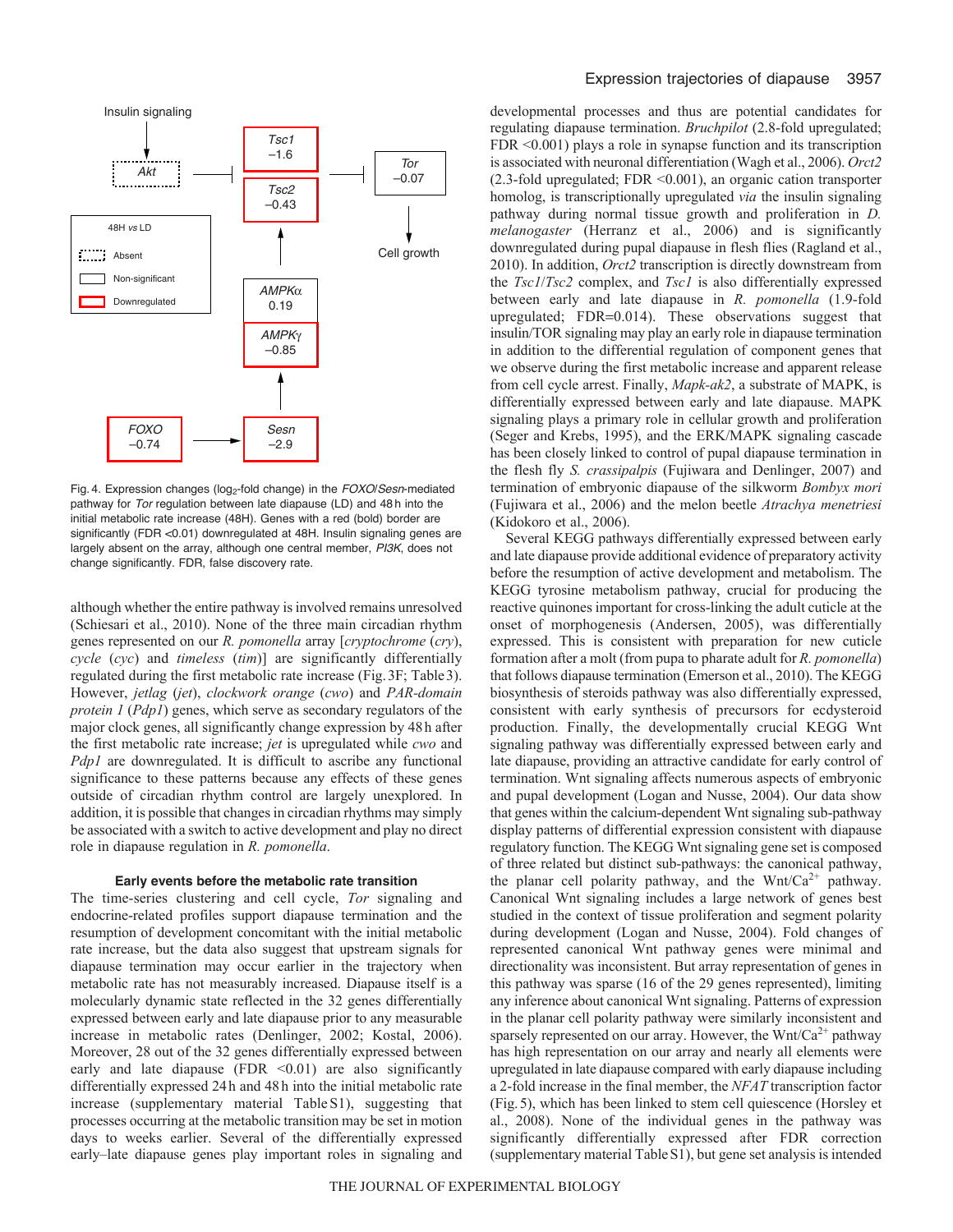

Fig. 5. Expression changes (log<sub>2</sub>-fold change) in the Wnt/Ca<sup>2+</sup> pathway for *Tor* regulation between late diapause (LD) and early diapause (ED). Genes with red and blue borders are down- and upregulated in LD (no individual fold changes were significant at FDR <0.05). FDR, false discovery rate.

to circumvent problems of multiple comparison corrections by identifying collective patterns of functionally related genes that may be only moderately differentially expressed individually (Subramanian et al., 2005). Thus, Wnt signaling, particularly calcium-dependent Wnt*,* requires further exploration as a candidate pathway for regulating diapause termination.

#### **CONCLUSIONS**

Our results suggest that release from cell cycle arrest and metabolic depression occur simultaneously in *R. pomonella*, providing a tight temporal definition of the transition from diapause to active development. This transition returns a diapausing pupa to a physiological state comparable to a direct (non-diapause) developing pupa near the transition to imaginal disc differentiation and pharate adult development. Because diapause represents a graded, dynamic developmental trajectory, a precise definition of diapause termination has been elusive. Kostal defines diapause termination as a phase over which a diapausing individual becomes potentiated for release from metabolic/developmental suppression, culminating in the actual resumption of direct development (the 'end' of diapause) (Kostal, 2006). Under this definition the initial metabolic rate increase and concomitant changes in gene expression appear to be the 'end' of diapause, while changes during late diapause are consistent with an earlier transition to 'termination' that may ultimately determine when the 'end' occurs. Higher density temporal sampling of gene expression, endocrine events and cell cycling will be necessary to determine precisely when the termination process begins; in other words, how far in advance of the 'end' the machinery for diapause termination is set in motion.

Although this study provides strong evidence for the developmental timing of diapause termination, dynamic gene regulation during diapause requires further exploration and the specific roles of the candidate regulatory pathways require functional confirmation. Here we used whole body homogenates to assess transcript abundance, but early tissue differentiation and endocrine cascades begin in the central nervous system (Denlinger, 2002). Clearly, follow up studies should include brain and imaginal disc tissue-specific analyses. Transcript profiling highlights likely candidates, but ultimately additional observations of protein abundance and activation followed by functional manipulation (e.g. pharmacological or RNAi manipulations) will be needed to confirm the roles of candidate genes and pathways for diapause maintenance and termination. From a bottom-up, genetic perspective, developing population genomic markers and whole genome sequences will facilitate association and quantitative trait loci (QTL) studies of the diapause timing phenotype. Combining functional tools with quantitative genetics will provide a powerful approach for finding the genes and mechanisms that underlie host race formation and rapid life history evolution in the apple maggot fly.

#### **ACKNOWLEDGEMENTS**

We wish to thank John Fuller, Serra Goudarzi and Genevieve Ochs for assistance with respirometry and Yanping Zhang (UF genomics core) for labeling preparation and microarray hybridization and scanning. Two anonymous reviewers provided helpful comments on the manuscript.

#### **FUNDING**

This work was supported by National Science Foundation [grant IOS-641505 to D.A.H. and J.L.F.] and United States Department of Agriculture [CRI AG 2007- 35604-17886 to S.H.B. and J.L.F.].

#### **REFERENCES**

- **Andersen, S. O.** (2005). Cuticular sclerotization and tanning. In *Comprehensive Molecular Insect Science (Biochemistry and Molecular Biology),* Vol. 4 (ed. L. I. Gilbert, K. Latrou and S. S. Gill), pp. 145-170. Amsterdam: Elsevier.
- **Baker, D. A. and Russell, S.** (2009). Gene expression during *Drosophila melanogaster* egg development before and after reproductive diapause. *BMC Genomics* **10**, 242.
- **Berlocher, S. H. and Bush, G. L.** (1982). An electrophoretic analysis of *Rhagoletis* (Diptera, Tephritidae) phylogeny. *Syst. Zool.* **31**, 136-155.
- **Bradshaw, W. E. and Holzapfel, C. M.** (2001). Genetic shift in photoperiodic response correlated with global warming. *Proc. Natl. Acad. Sci. USA* **98**, 14509-14511.
- **Bradshaw, W. E. and Holzapfel, C. M.** (2006). Evolutionary response to rapid climate change. *Science* **312**, 1477-1478.
- **Bradshaw, W. E. and Lounibos, L. P.** (1977). Evolution of dormancy and its photoperiodic control in pitcher plant mosquitos. *Evolution* **31**, 546-567.
- **Bradshaw, W. E., Zani, P. A. and Holzapfel, C. M.** (2004). Adaptation to temperate climates. *Evolution* **58**, 1748-1762.
- **Burnell, A. M., Houthoofd, K., O'Hanlon, K. and Vanfleteren, J. R.** (2005). Alternate metabolism during the dauer stage of the nematode *Caenorhabditis elegans*. *Exp. Gerontol.* **40**, 850-856.
- **Dambroski, H. R. and Feder, J. L.** (2007). Host plant and latitude-related diapause variation in *Rhagoletis pomonella*: a test for multifaceted life history adaptation on different stages of diapause development. *J. Evol. Biol.* **20**, 2101-2112.
- **Denlinger, D. L.** (2002). Regulation of diapause. *Annu. Rev. Entomol.* **47**, 93-122.
- **Denlinger, D. L. and Zdarek, J.** (1994). Metamorphosis behavior of flies. *Annu. Rev. Entomol.* **39**, 243-266.
- **Denlinger, D. L., Yocum, G. D. and Rinehart, J. P.** (2005). Hormonal control of diapause. In *Comprehensive Molecular Insect Science (Endocrinology)*, Vol. 3 (ed. L. I. Gilbert, K. Latrou and S. S. Gill), pp. 615-650. Amsterdam: Elsevier.
- **Edgar, B. A., Lehman, D. A. and Ofarrell, P. H.** (1994). Transcriptional regulation of string (cdc25) – a link between developmental programming and the cell-cycle. *Development* **120**, 3131-3143.
- **Efron, B. and Tibshirani, R.** (2007). On testing the significance of sets of genes. *Ann. Appl. Stat.* **1**, 107-129.
- **Emerson, K. J., Bradshaw, W. E. and Holzapfel, C. M.** (2010). Microarrays reveal early transcriptional events during the termination of larval diapause in natural populations of the mosquito (*Wyeomyia smithii*). *PloS ONE* **5**, e9574.
- **Ernst, J. and Bar-Joseph, Z.** (2006). STEM: a tool for the analysis of short time series gene expression data. *BMC Bioinformatics* **7**, 191.
- **Feder, J. L. and Filchak, K. E.** (1999). It's about time: the evidence for host plantmediated selection in the apple maggot fly, *Rhagoletis pomonella*, and its implications for fitness trade-offs in phytophagous insects. *Entomol. Exp. Appl.* **91**, 211-225.
- **Feder, J. L., Chilcote, C. A. and Bush, G. L.** (1988). Genetic differentiation between sympatric host races of the apple maggot fly *Rhagoletis pomonella*. *Nature* **336**, 61-  $64$
- **Feder, J. L., Hunt, T. A. and Bush, L.** (1993). The effects of climate, host-plant phenology and host fidelity on the genetics of apple and hawthorn infesting races of *Rhagoletis pomonella*. *Entomol. Exp. Appl.* **69**, 117-135.
- **Feder, J. L., Opp, S. B., Wlazlo, B., Reynolds, K., Go, W. and Spisak, S.** (1994). Host fidelity is an effective premating barrier between sympatric races of the apple maggot fly. *Proc. Natl. Acad. Sci. USA* **91**, 7990-7994.
- **Filchak, K. E., Roethele, J. B. and Feder, J. L.** (2000). Natural selection and sympatric divergence in the apple maggot (*Rhagoletis pomonella*). *Nature* **407**, 739- 742.
- **Fletcher, J. C. and Thummel, C. S.** (1995). The Drosophila E74 gene is required for the proper stage-specific and tissue-specific transcription of ecdysone-regulated genes at the onset of metamorphosis. *Development* **121**, 1411-1421.
- **Fujiwara, Y. and Denlinger, D. L.** (2007). High temperature and hexane break pupal diapause in the flesh fly (*Sarcophaga crassipalpis*) by activating ERK/MAPK. *J. Insect Physiol.* **53**, 1276-1282.
- **Fujiwara, Y., Tanaka, Y., Iwata, K. I., Rubio, R. O., Yaginuma, T., Yamashita, O. and Shiomi, K.** (2006). ERK/MAPK regulates ecdysteroid and sorbitol metabolism